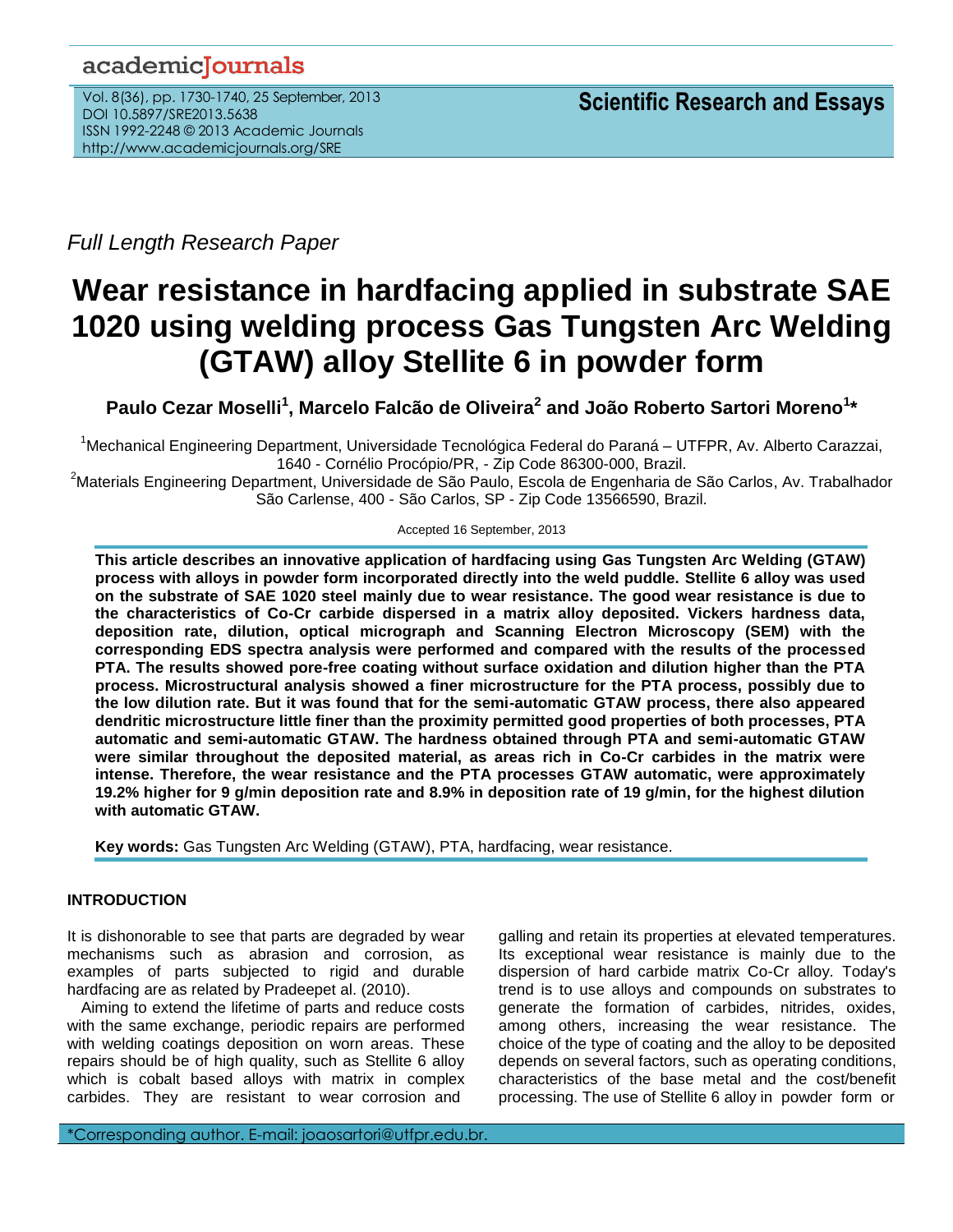**Table 1.** Composition of the nominal substrate (SAE 1020) and filler (Stellite 6).

|                                           | Co | Fe i | $\mathbf{C}$ | Cr | Ni | W | Mo | Mn |                                                           |          | <b>Others</b> |
|-------------------------------------------|----|------|--------------|----|----|---|----|----|-----------------------------------------------------------|----------|---------------|
| SAE 1020 - Bal. 0.19 - - - - - - 0.4 0.03 |    |      |              |    |    |   |    |    |                                                           | $0.04 -$ |               |
| Stellite 6                                |    |      |              |    |    |   |    |    | Bal. 2.13 1.13 30.85 2.39 4.65 1.40 0.35 0.25 0.005 0.006 |          | 0.40          |



**Figure 1.** Device used for powder deposition by GTAW process - schematic representation.

rods, for the deposition of coatings constituted by pure chemical Gas Tungsten Arc Welding (GTAW) process, has gradually been used in an attempt to improve the properties of the coatings. Such studies have achieved results with excellent quality both in wear resistance as well as corrosion in the maintenance of these properties at higher temperatures. The behavior of these properties is directly related to the process parameters such as welding current, because its intensity and type directly influences the dilution and microstructure of the deposit according to Bond and D'Oliveira (2012) and Madadi et al. (2011). The GTAW process has important features, since they have weld beads of high quality, free of debris, rust, and waive any treatment after welding. The fact is that this process use filler materials in powder form allowing deposition of a wide range of chemical compositions, including allow the development of alloys with properties to meet specific operating conditions as mentioned by Davis (1993). The welding process Gas Tungsten Arc Welding (GTAW) or TIG, is a process that uses an arc between the non-consumable tungsten electrode by using alloys in powder form directly in weld puddle of metal, thus creating hard coatings and efficient with regards to wear.

#### **MATERIALS AND METHODS**

SAE 1020 steel was used as substrate, with machined dimensions  $100 \times 50 \times 12$  mm, and were later rectified to remove oxides, oil and dirt, aiming to achieve a better performance and quality of the weld bead. Also, an alloy based on cobalt, commercially known as Stellite 6 WM manufactured by Deloro Stellite, was used as filler metal in powder whose particle size is around 45 and 180  $\mu$ m and hardness around 405 HV. Table 1 shows the nominal chemical composition of the substrate alloy and Stellite 6, supplied by the manufacturer. For the deposition of metal powder, an automatic feeding system type ADP-2 was used and the deposition speed was controlled by adjusting feed amount. Each plate was deposited on a cord with the torch developing a displacement in the form of oscillation with amplitude of 25 and 4 mm of period, respectively.

Figure 1 shows the device used for applying the coating by GTAW process; such device was developed and adapted to the torch for depositing the alloy directly over the weld puddle.

For comparison among the processes PTA – Powder (PTA) and GTAW–Powder (GTAW), welding parameters used are shown in Table 2, where the number 1 correspond to 9.5 g/min dilution rate and the number 2 the rate 19 g/min.

Since the micro structural analysis was performed by using KOZO metallographic microscope, model 300 XVM with digital camera model DCM510 CANNON, on surfaces and in the regions of interface between the coating and substrate, with magnification of 200 times. The attacks were carried out with a solution consisting of 15 mL  $H_2O$ , 15 mL  $HNO_3$ ,  $CH_3COOH$  15 mL and 60 mL HCl according to Takeyama and D´Oliveira (2004) specifically to reveal the dendritic structure of an alloy rich in cobalt.

The quantification dilutions were performed by the method of area ratio based on participation of the substrate to form the coating by using the Digital Image Tool for calculation and delineation of the areas.

The micro hardness were made in the central cross section of the cord by a Micro test Micro hardness, HV 1000B with a load of 500 g, according to ABNT NBR 6672/81.

#### **RESULTS AND DISCUSSION**

#### **Micrographic analysis**

Figures 2, 3 and 4 show micrographs of deposits by GTAW process and the PTA process carried out near the interface coating/substrate and surface coating are similar to results obtained in other works (Paredes et al., 2006; Crook, 2010) where more refined structures present near the surface. On the other hand, in the fusion zone there is always increased dendritic growth followed by a microstructure characterized planar hypoeutectic both of the automatic procedure as for the semiautomatic.

We can see that the microstructures of the processes with higher dilutions may be related to the emergence of retained austenite, that is, phase may cause a decrease in coating hardness and consequently higher wear.

The dendritic structure rich in cobalt and chromium becomes coarser near the surface which gives even more depending on the dilution, increased hardness and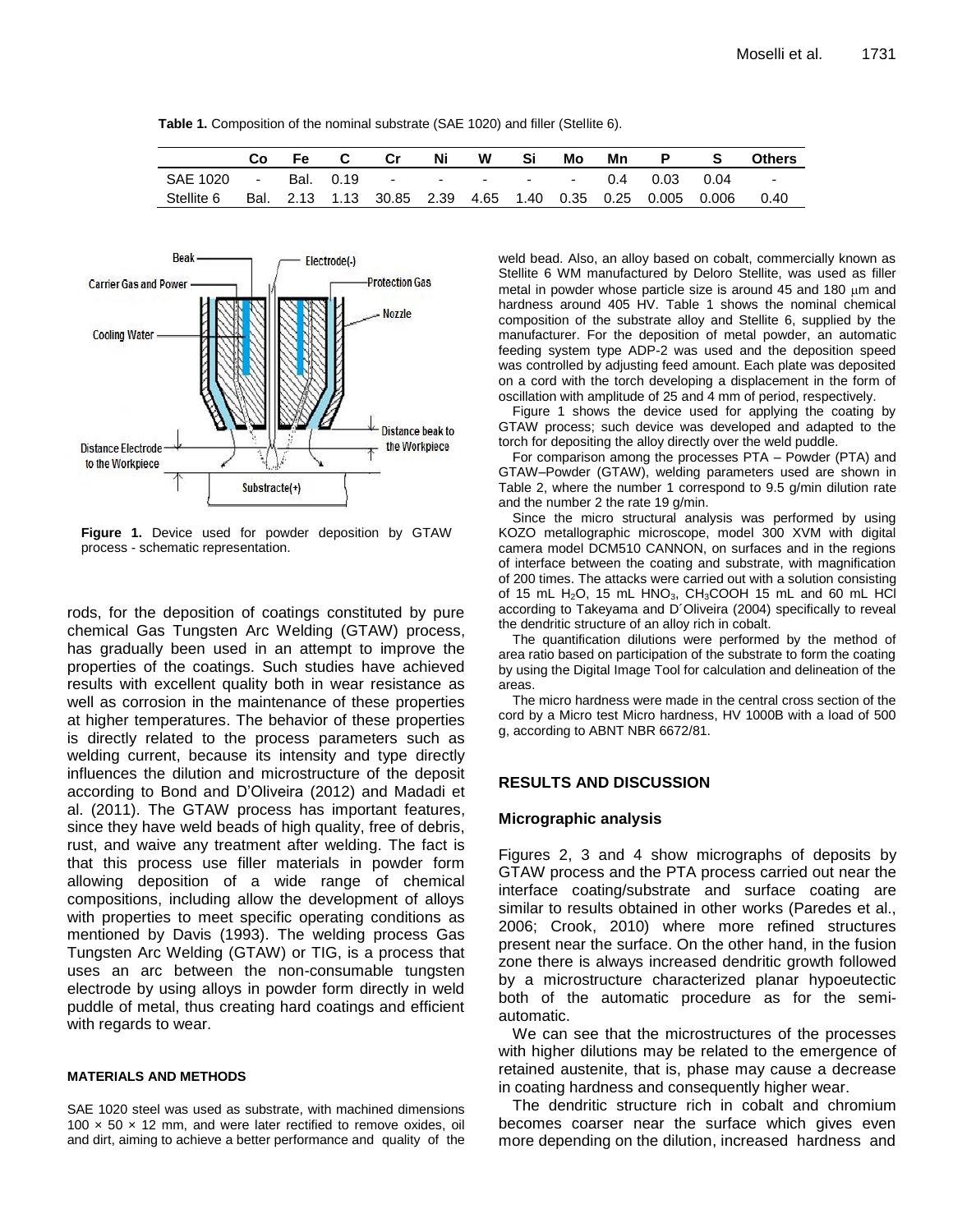| <b>Continuous Current</b>           | PTA1 <sup>*</sup>        | PTA <sub>2</sub> * | GTAW 1 */**     | GTAW 2 $*$ /** |
|-------------------------------------|--------------------------|--------------------|-----------------|----------------|
| Current                             | 155 A                    |                    |                 |                |
| Amplitude                           | $25 \text{ mm}$          |                    |                 |                |
| Distance between passes             | 4 mm                     |                    |                 |                |
| Welding speed                       | 12 cm/min                |                    |                 |                |
| Shielding gas flow                  | $15$ L/min               |                    | 10 $L/min$      |                |
| Carrier gas flow                    | $3.5$ L/min              |                    | $1.5$ L/min     |                |
| Plasma gas flow                     | $2.5$ L/min              |                    | ۰               |                |
| Electrode distance to the workpiece | $\overline{\phantom{a}}$ |                    | $10 \text{ mm}$ |                |
| Sharpening the electrode tip        | -                        |                    | $30^\circ$      |                |
| Nozzle distance to the workpiece    | $10 \text{ mm}$          |                    | $13 \text{ mm}$ |                |
| Deposition rate - g/min             | 9.5                      | 19                 | 9.5             | 19             |

| Table 2. Parameters used to compare PTA-Powder and GTAW-Powder process. |  |  |
|-------------------------------------------------------------------------|--|--|
|-------------------------------------------------------------------------|--|--|

P.S.: \* Automatic, \*\*Semi-automatic.



**Figure 2.** Micrographs of Powder Coating GTAW1 automatic (a) close to the interface and (b) near the surface and GTAW2 (c) close to the interface and (d) near the surface.

better wear resistance.

However, it can be viewed by the micrograph from Figure 4 that in case of the micro structure PTA which appeared more dendritic refined than the GTAW process, perhaps this can be caused due to the low dilution of the process itself PTA according to Balasubrarnanian (2009). It is noted that all micrographs are similar to results obtained by other researchers as Fei et al. (2006), Buchely et al. (2005), working with the process PTA and GTAW where the finer structures are close to the surface being that in the region close to the fusion there has been a growing planar, which is expected because of the large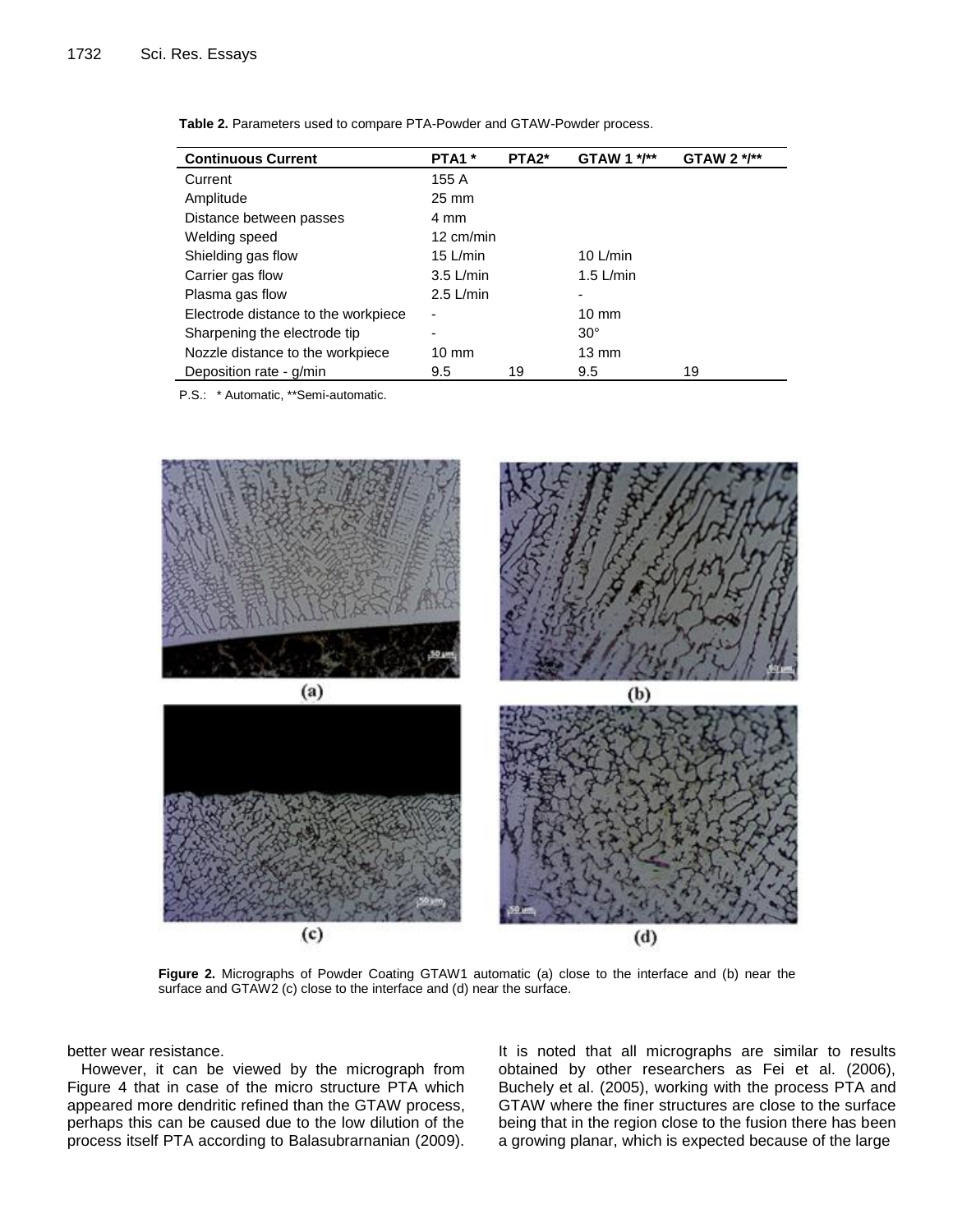

**Figure 3.** Micrographs of Powder Coating GTAW1 semi-automatic (a) close to the interface and (b) near the surface and GTAW2 (c) close to the interface d) near the surface.



**Figure 4.** Micrographs of Coating PTA1 (a) close to the interface (b) close to the surface and PTA2 (c) close to the interface (d) near the surface.

local thermal gradient and subsequently dendritic growth. Denser structures have been observed in the case of eutectic welding process PTA deposited on the surface layers with Stellite 6. What can be noted is that this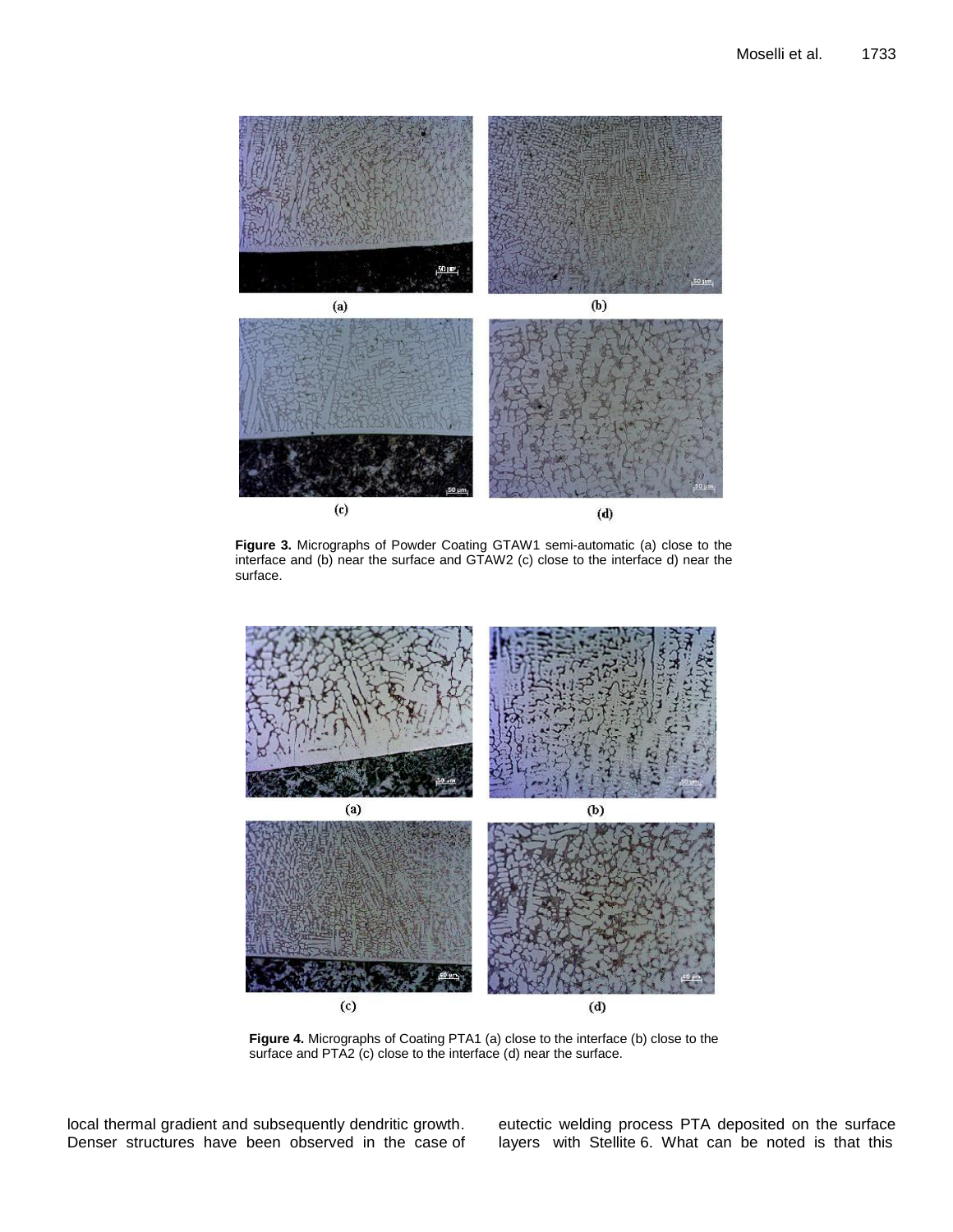| <b>Parameter</b>               | PTA <sub>1</sub> * | PTA <sub>2</sub> * | GTAW 1* | GTAW 2* | GTAW 1** | $GTAW 2**$ |
|--------------------------------|--------------------|--------------------|---------|---------|----------|------------|
| Deposition rate g/min          | 9.5                | 19                 | 9.5     | 19      | 9.5      | 19         |
| <b>Efficiencytodiluition %</b> | 93                 | 93                 | 94      | 87      | 85       | 85         |
| Diluition %                    | 7.0                | 4.2                | 174     | 7 በ     | 10.0     | 5.0        |

**Table 3.** Deposition efficiency and dilution of coatings.

P.S. : \* Automatic, \*\*Semi-automatic



**Figure 5.** SEM of the coating GTAW1– automatic close to the surface of the coating and its EDS zones A and B.

structure tipic solidification of Co-based coatings, more specifically, the alloy Stellite 6, or in all of them that are hypoeutectic, the microstructure is dendritic primary solid solution with cobalt CFC surrounded by eutectic interdendrític as related for Buchely et al. (2005).

# **Determination of dilution**

Analyzing only the cords deposited by GTAW-powder, there was observed a considerable reduction of dilution, when increasing the deposition rate, reaching values very close to PTA. This observation is in accordance with that found in Fei et al. (2006), where there was higher deposition

rate for a particular energy level; smaller is the dilution according to Balasubrarnanian (2009) and Madadi et al. (2012).

The manual low dilution procedure or semi-automatic may be due to the non-constant welding speed. Table 3 shows analysis results related with dilution and calculation of income for the deposition processes PTA1 and PTA2 automatics, GTAW1 and GTAW2 semiautomatic and automatic respectively.

### **Scanning Electron Microscopy (SEM)**

Figures 5, 6, 7, 8, 9 and 10 show the analysis of results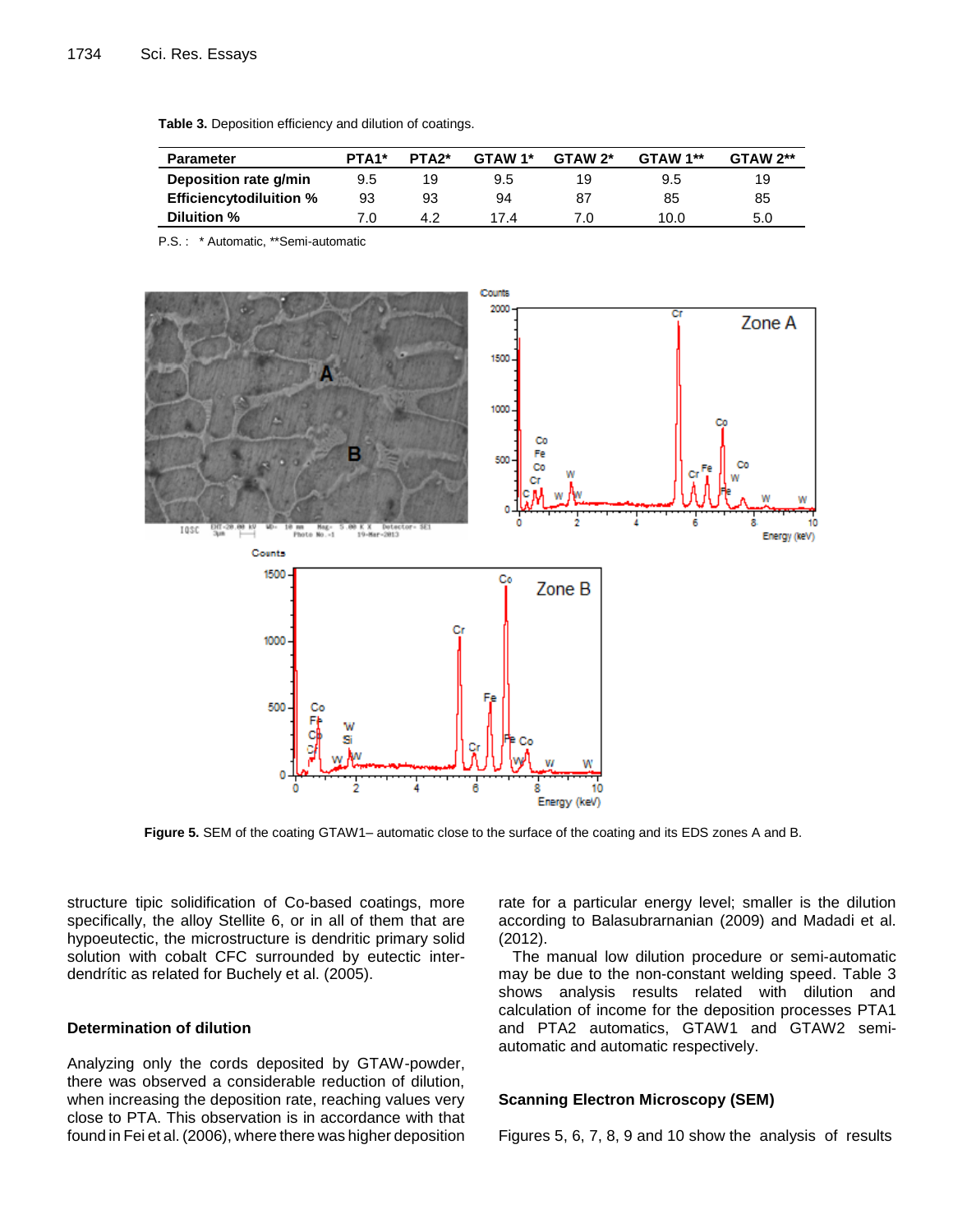

**Figure 6.** SEM of the coating GTAW2- automatic close to the surface of the coating and its EDS zones A and B.



**Figure 7.** SEM of the coating GTAW1 semi-automatic close to the surface of the coating and its EDS zones A and B.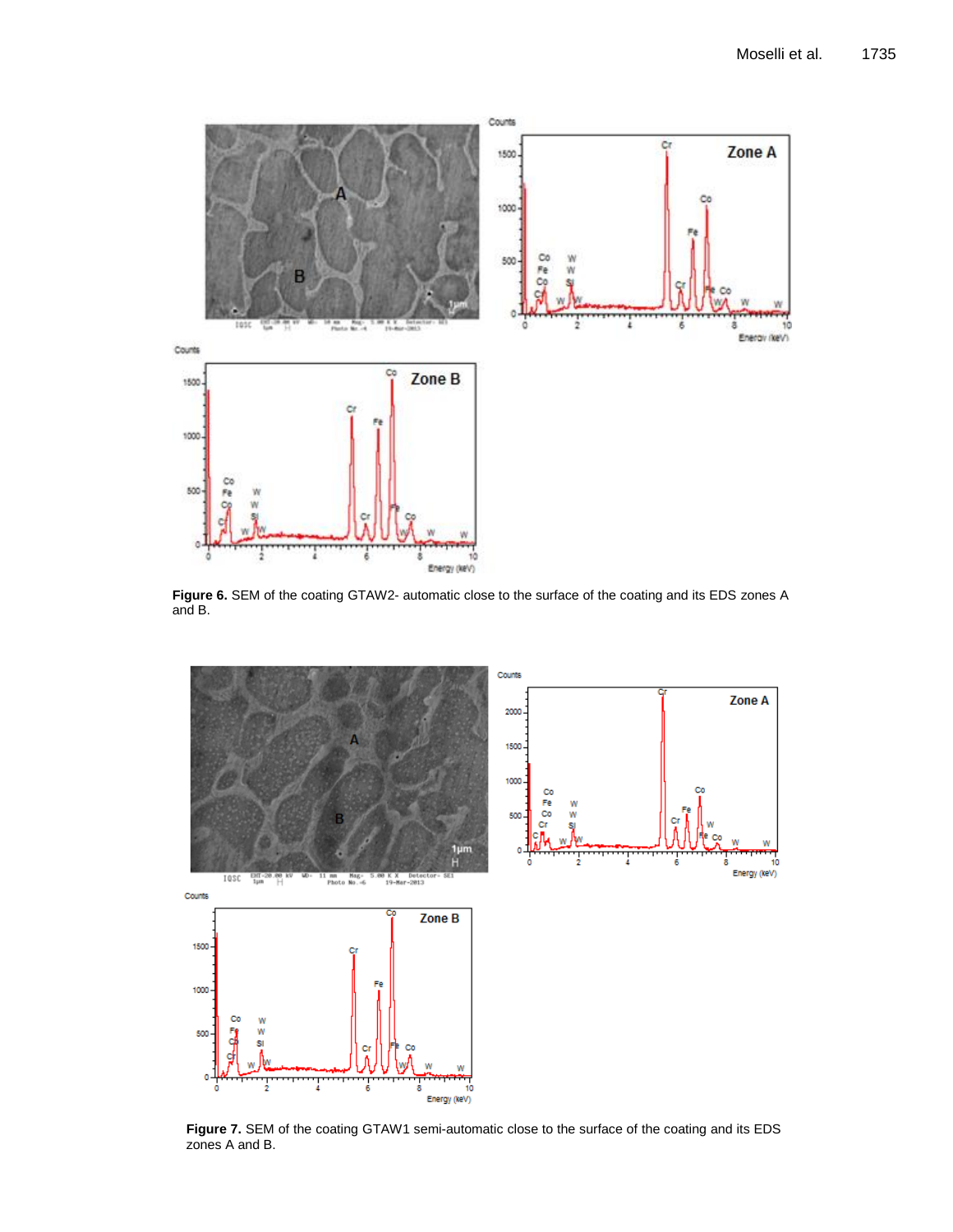

**Figure 8.** SEM of the coating GTAW2- semi-automatic close to the surface of the coating and its EDS zones A and B.



**Figure 9.** SEM of the coating PTA1- automatic close to the surface of the coating and its EDS zones A and B.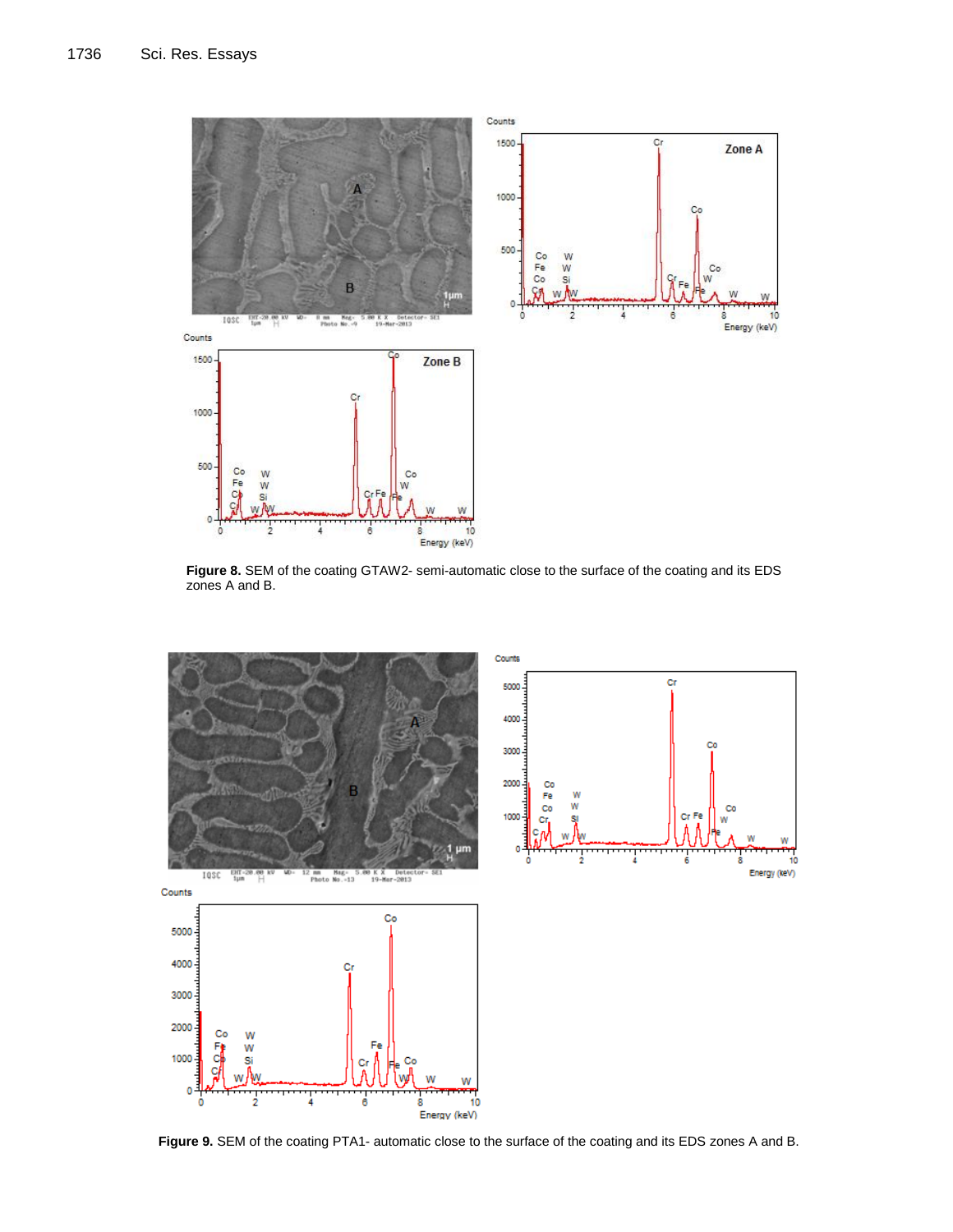

**Figure 10.** SEM of the coating PTA2- automatic close to the surface of the coating and its EDS zones A and B.

of Scanning Electron Microscopy with corresponding EDS spectra analysis of the regions that identify the structure near the surface of the coating and dilution rates of 9.5 and 19 g/min, respectively for the three conditions proposed in this paper: GTAW automatic, GTAW semi-automatic and PTA. Each condition was observed to be near the surface regions of the coating and near the interface with the base material. We observed a similar microstructure and characteristic for coatings with cobalt-based alloys, as well as a chemical composition similar to the three conditions with small variations caused by differences between dilutions according to Balasubrarnanian (2009).

# **Determination of the wear resistance**

The equipment "wheel" rubber promotes the three-body abrasive wear in the closed system where the sand particles are trapped between two surfaces that slide each other, according to ASTM G65-00. In this case, the tests were conducted by the procedure of type A, rotating the axle 200 rpm normal load of 130 N, and test time 10 min. Subsequent to the determination of mass loss was

calculated volume loss, as determined by the standard test.

Figure 11a and b show a comparison of volume loss between tests of coatings, and we can observe a better performance in both conditions for coating GTAW semiautomatic 10% dilution with values very similar to the PTA automatic 7% dilution. It was also observed in the Figure 11b in condition for deposition of 19 g/min, but the wear values were smaller than the values of the deposition condition of 9.5 g/min. This behavior can be attributed to the low dilution values for the coatings deposition rate of 19 g/min, even with the coating composition closest to the composition of the alloy deposited.

However, analysis of these graphs revealed that in accordance with margins of error behavior of the coatings were similar. On the other hand, the volume loss was more pronounced with the conditions for the deposition of 9.5 g/min in automatic conditions probably to be associated with the appearance of austenite and lower cobalt content in the matrix of these levels as observed in Tables 4 to 9 respectively. This may have contributed to this decrease of hardness and higher volume loss of coatings.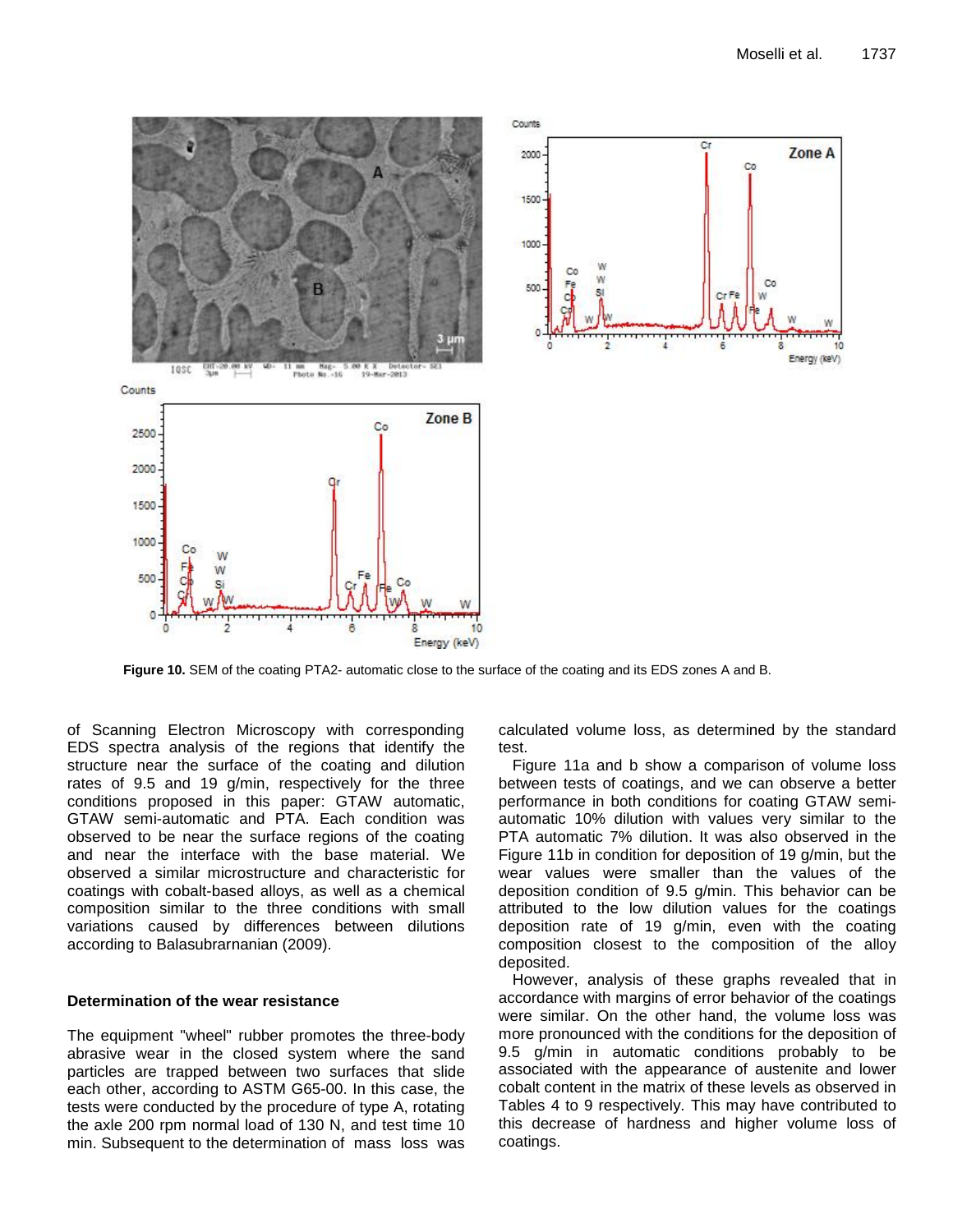

**Figure 11a.** Loss of volume wear test under the condition of deposition of (a) 9.5 and (b) 19 g/min, respectively.

| <b>Elements</b> | % em A | $%$ em $B$ |
|-----------------|--------|------------|
| C               | 6.32   |            |
| cr              | 42.08  | 22.00      |
| Fe              | 10.63  | 16.93      |
| Co              | 33.85  | 56.53      |
| W               | 7.12   | 3.75       |
| Si              |        | 0.79       |
| <b>Total</b>    | 100    | 100        |
|                 |        |            |

| <b>Table 4.</b> Chemical composition by EDS analysis detected the zones |  |
|-------------------------------------------------------------------------|--|
| A and B of deposition GTAW 1 automatic nearsurface.                     |  |

| <b>Table 7.</b> Chemical composition by EDS analysis detected the zones |
|-------------------------------------------------------------------------|
| A and B of deposition GTAW2- semi-automatic nearsurface.                |

| <b>Elements</b> | $%$ em A | $%$ em B |
|-----------------|----------|----------|
| C               |          |          |
| Cr              | 44.18    | 24.53    |
| Fe              | 4.46     | 6.07     |
| Co              | 46.17    | 65.43    |
| w               | 4.08     | 3.04     |
| Si              | 1.11     | 0.93     |
| <b>Total</b>    | 100      | 100      |

| <b>Table 5.</b> Chemical composition by EDS analysis detected the zones |
|-------------------------------------------------------------------------|
| A and B of deposition GTAW2- automatic nearsurface.                     |

| <b>Elements</b> | $%$ em A | $%$ em $B$ |
|-----------------|----------|------------|
| С               |          |            |
| Cr              | 30.96    | 19.35      |
| Fe              | 23.13    | 27.93      |
| Co              | 39.15    | 48.60      |
| W               | 6.02     | 3.39       |
| Si              | 0.75     | 0.73       |
| <b>Total</b>    | 100      | 100        |

**Table 6.** Chemical composition by EDS analysis detected the zones A and B of deposition GTAW1-semi-automatic nearsurface.

| <b>Elements</b> | $%$ em A | $%$ em B |
|-----------------|----------|----------|
| C               | 8.58     | 3.81     |
| Cr              | 43.68    | 19.77    |
| Fe              | 13.94    | 22.09    |
| Co              | 27.54    | 50.29    |
| W               | 5.71     | 2.81     |
| Si              | 0.55     | 1.23     |
| <b>Total</b>    | 100      | 100      |

**Table 8.** Chemical composition by EDS analysis detected the zones A and B of deposition PTA1-automatic nearsurface.

| <b>Elements</b> | $%$ em A | $%$ em B |
|-----------------|----------|----------|
| C               | 7.71     |          |
| Cr              | 36.60    | 22.98    |
| Fe              | 8.35     | 11.43    |
| Co              | 40.50    | 60.84    |
| W               | 5.99     | 3.67     |
| Si              | 0.86     | 1.07     |
| <b>Total</b>    | 100      | 100      |

**Table 9.** Chemical composition by EDS analysis detected the zones A and B of deposition PTA2-automatic nearsurface.

| <b>Elements</b> | $%$ em A | $%$ em B |
|-----------------|----------|----------|
| C               | -        |          |
| cr              | 34.41    | 23.95    |
| Fe              | 6.75     | 8.18     |
| Co              | 53.32    | 63.03    |
| W               | 6.44     | 3.95     |
| Si              | 1.08     | 0.89     |
| <b>Total</b>    | 100      | 100      |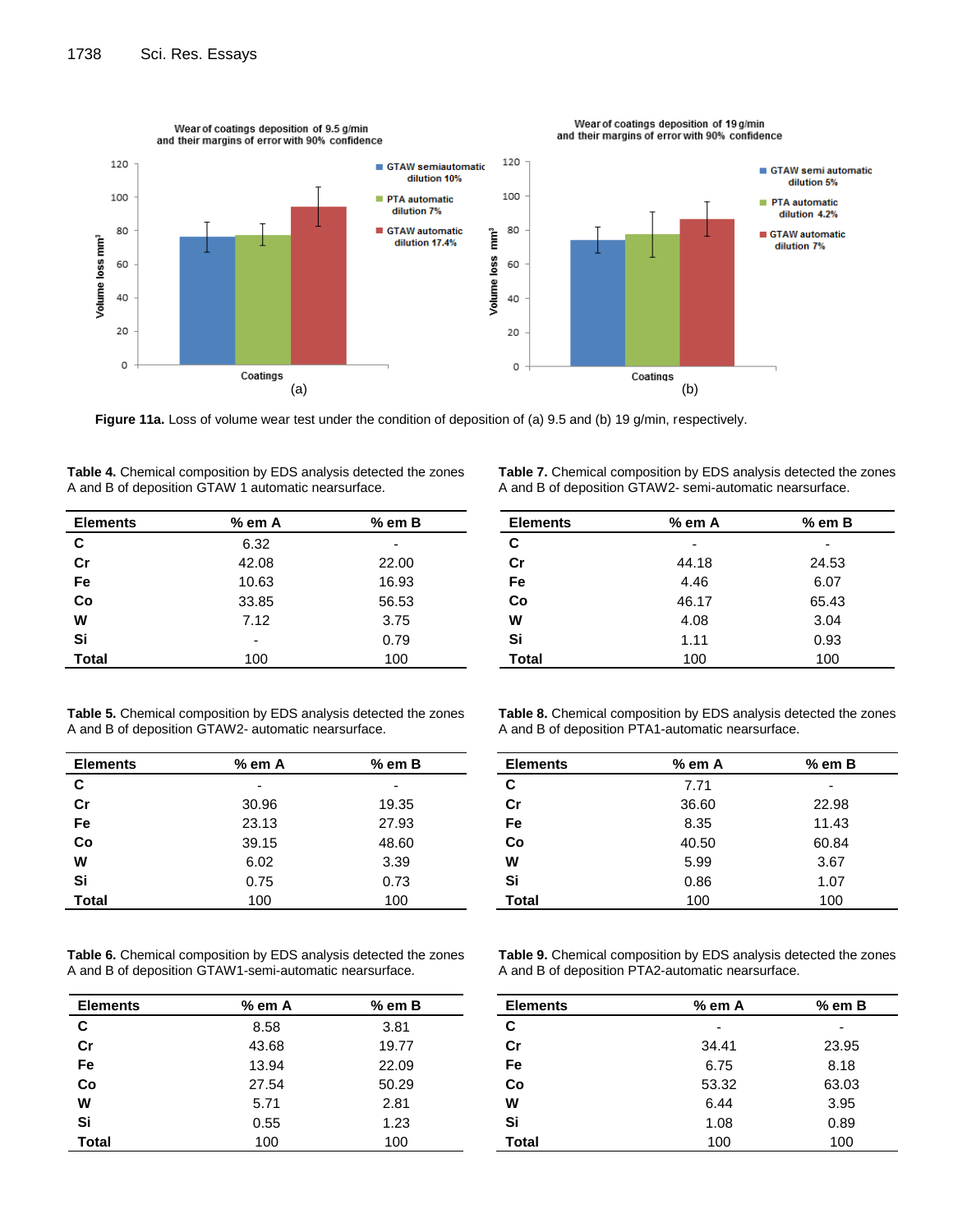

**Figure 12.** Micro hardness profiles for deposition of 9.5 g/min.



**Figure 13.** Micro hardness profiles for deposition of 19 g/min.

## **Determination of hardness**

Figures 12 and 13 show the micro hardness profiles obtained based on the distance between the indentations and surface coatings for the deposition conditions of 9.5 and 19 g/min, respectively.

It is observed that for the condition of deposition of 9.5 g/min, there was a better behavior for the GTAW-Powder

semi-automatic observing an increased concentration of values between 280 and 400 HV.

However, for the deposition rate of 19 g/min, it is possible to observe that the results are very close in both cases, even considering dilution rates for each specific process: automatic and semi-automatic/manual.

Therefore, the best performance was attributed to the semi-automatic process, perhaps due to the movement of